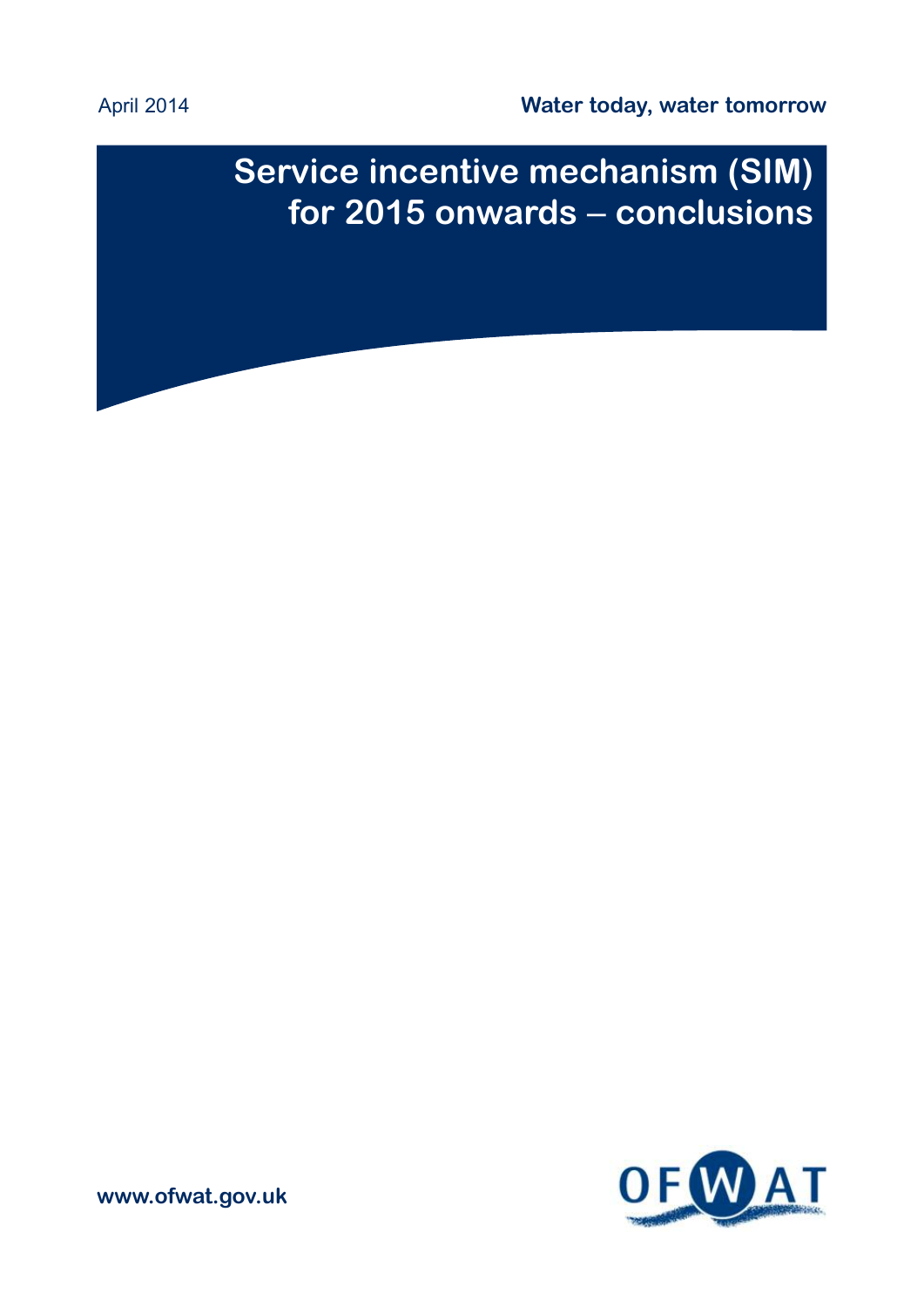## **About this document**

\_\_\_\_\_\_\_\_\_\_\_\_\_\_\_\_\_\_\_\_\_\_\_\_\_\_\_\_\_\_\_\_\_\_

In October 2013, we published our consultation about the design of the incentive properties and measures for the service incentive mechanism (SIM) for 2015 onwards. The consultation has now closed.

This document provides a summary of consultation responses received and views expressed during two stakeholder workshops.

We also include an update on the small company service incentive following a stakeholder workshop.

Appendix 1 sets out the SIM measures for all companies and the plan for their testing during 2014-15.

### **Contents**

|    | 1. Introduction                                        | 2  |
|----|--------------------------------------------------------|----|
|    | 2. Incentive design                                    | 3  |
|    | 3. Measures design – household SIM (England and Wales) | 6  |
| 4. | Measures design – non-household SIM (Wales)            |    |
|    | 5. Small company service incentive                     |    |
|    | Appendix 1: Summary of SIM measures and testing        | 13 |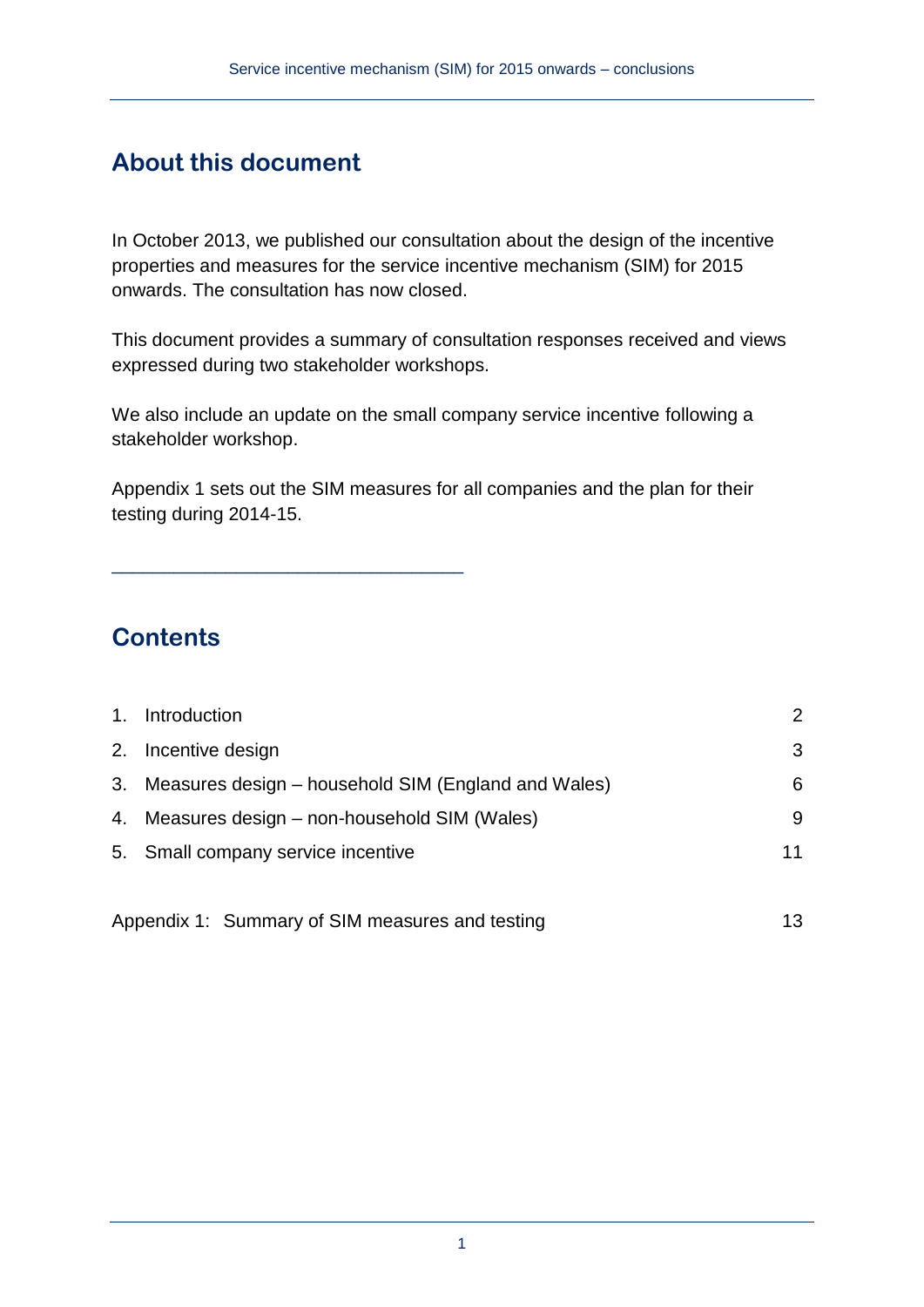## **1. Introduction**

We consulted on:

- the application of the SIM incentives to the price controls set for 2020 onwards (based on the performance during 2015-20); and
- the design of the SIM measures for 2015-20.

We said we expected to use the year 2014-15 to test the conclusions the consultation reached on the SIM measures.

Appendix 1 of this document confirms the SIM measures and the programme for testing them. This includes a trial of measures for the small company service incentive.

We have already set out our conclusions on the SIM incentive properties in 'Setting [price controls for 2015-20 –](http://www.ofwat.gov.uk/pricereview/pr14/pap_pos20140310pr14pq.pdf) pre-qualification decisions', where we confirmed that the SIM for 2015-20 will be similar in structure and form to the current incentive, but with more weight on the qualitative versus quantitative measures (3:1). We did this to enable pre-qualified companies to make informed decisions about the SIM incentive contribution to their risk and rewards and to provide maximum certainty for 2015-20. We confirmed this would apply to both the household SIM for companies in England and Wales and the non-household SIM for companies in Wales. This document also includes these conclusions for completeness.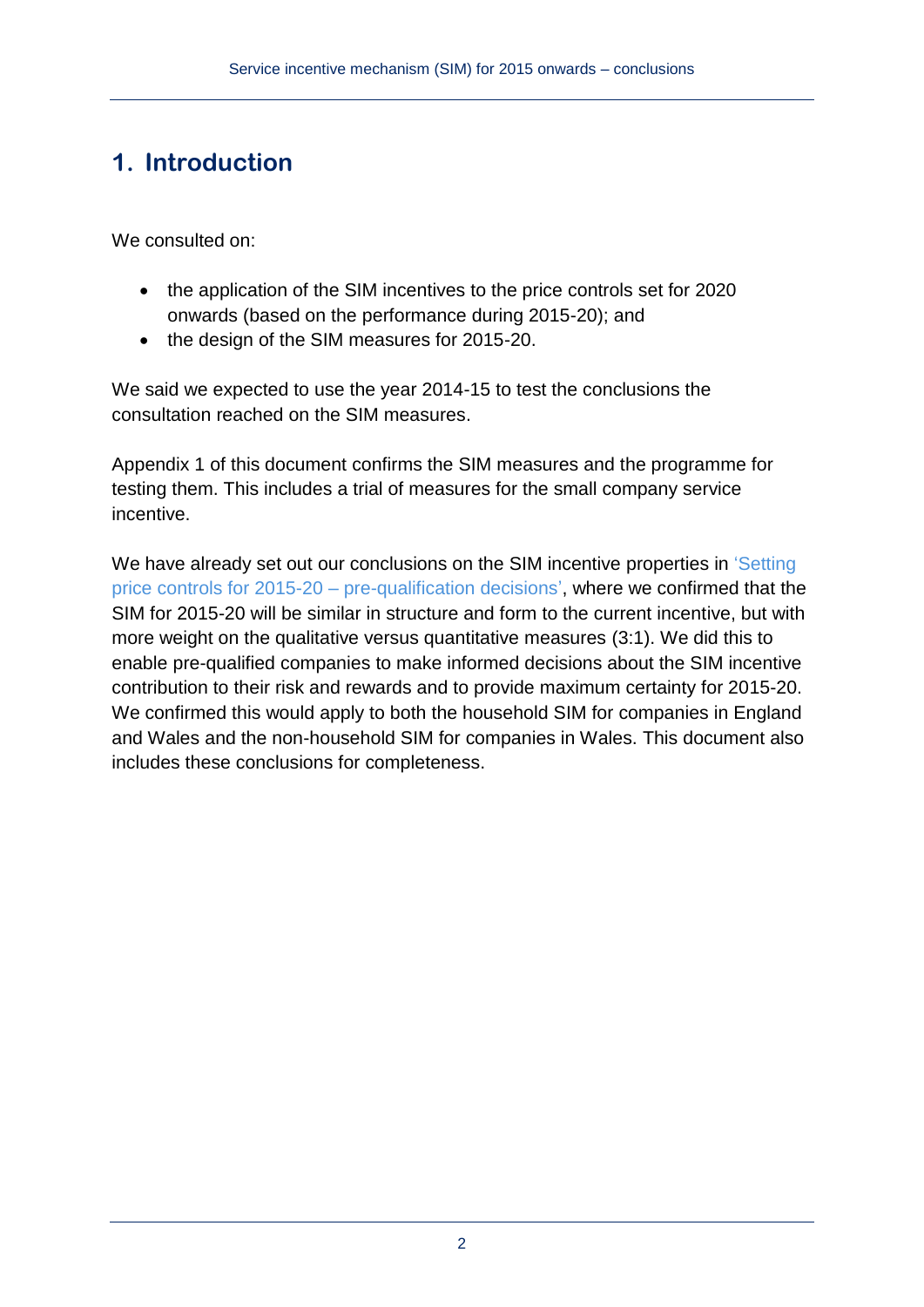## **2. Incentive design**

### **2.1 Form of incentive**

We consulted on whether SIM for 2015 onwards should be used to incentivise:

- further improvements in the service that the best performing companies in the sector offer (the 'frontier');
- improvements by the less well performing companies in the sector, while maintaining frontier performance at current levels; or
- some combination of both.

In our consultation, we said that the case for using the SIM in a form similar to the current incentive to continue to drive improvements in less well performing companies appears to be strong. So, we said that it should continue to incentivise service improvements in companies operating below the frontier. We also said that we should only incentivise further frontier improvements if there is compelling evidence that the benefits of doing so exceed the additional costs.

We received mixed views on this issue in response to our consultation, although most companies argued that SIM should be used to incentivise all companies, not just improvements among those that are performing less well. But respondents provided little evidence to show that the benefits of doing so exceed the additional costs, although some noted that innovation to meet changing customer expectations was needed to both maintain and improve service provision.

We conclude that we will use the SIM for 2015 onwards in a form similar to the current incentive to continue to drive improvements in less well performing companies while continuing to encourage frontier companies to maintain or improve their position.

### **2.2 Symmetry of the incentive**

We also consulted on whether the SIM going forward should involve a symmetric or asymmetric incentive. The current SIM incentive is asymmetric – that is, there is greater downside risk (maximum penalty of 1% of revenue) than upside potential (maximum reward of 0.5% of revenue).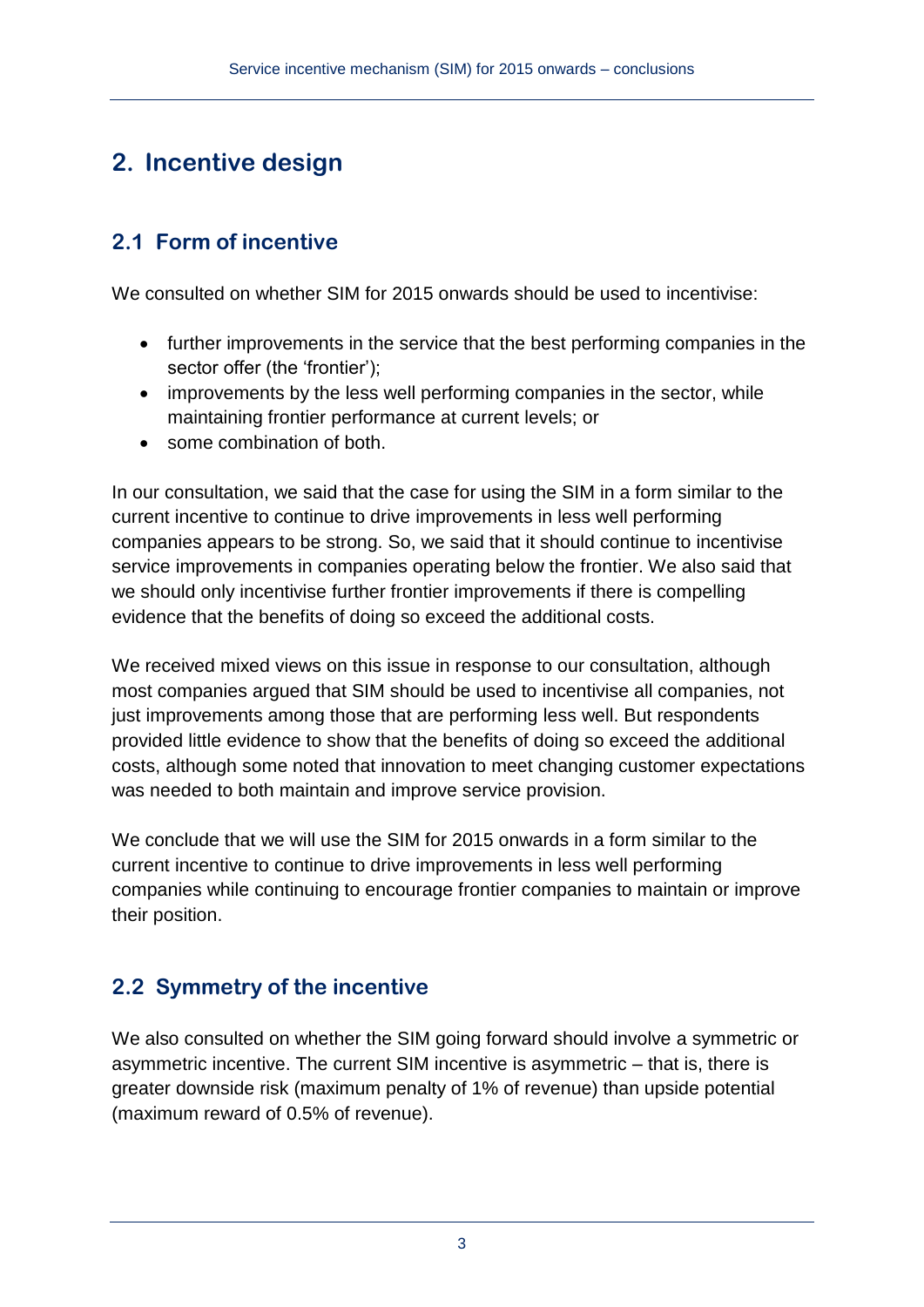Most respondents favoured retaining the current asymmetric structure because of the successes of the current SIM. Some supported a symmetric approach but others expressed concerns over customer willingness to pay for rewards. We have decided to retain the current asymmetric structure of the SIM incentive. This is also consistent with the conclusions reached for the form of incentive set out in section 2.1

### **2.3 Magnitude of financial incentive**

We consulted on whether the current scale of the SIM financial incentive (+0.5% to -1% of revenue) should be changed for 2015 onwards. We outlined our preference to broadly maintain the current magnitude of financial exposure under the SIM for 2015-20 as this will continue to drive improvements in service delivery.

Most respondents favoured retaining the current level of incentive as this has proven to be effective in improving the level of customer service across the sector. So, we will retain the financial magnitude of the current SIM (that is, the range of -1.0% to +0.5% on total integrated revenues), but will express this in terms of household retail revenues (+6% reward to -12% penalty).

Our consultation sought views on the practicalities of the reward/penalty being applied to the retail business. Respondents considered that this approach would continue to encourage all of the business elements that needed to work together to do so. Customers need a joined-up service and SIM has helped to do this. Companies also considered that the internal incentives/contracts they may use to encourage the required service delivery were for them (not Ofwat) to manage.

### **2.4 Use of absolute or relative performance**

We consulted on the basis for determining rewards and penalties under the SIM.

Specifically, we consulted on whether:

- companies should continue to be penalised or rewarded according to their ranking against other companies in the sector; or
- we should move to a system of rewards and penalties against an absolute performance level.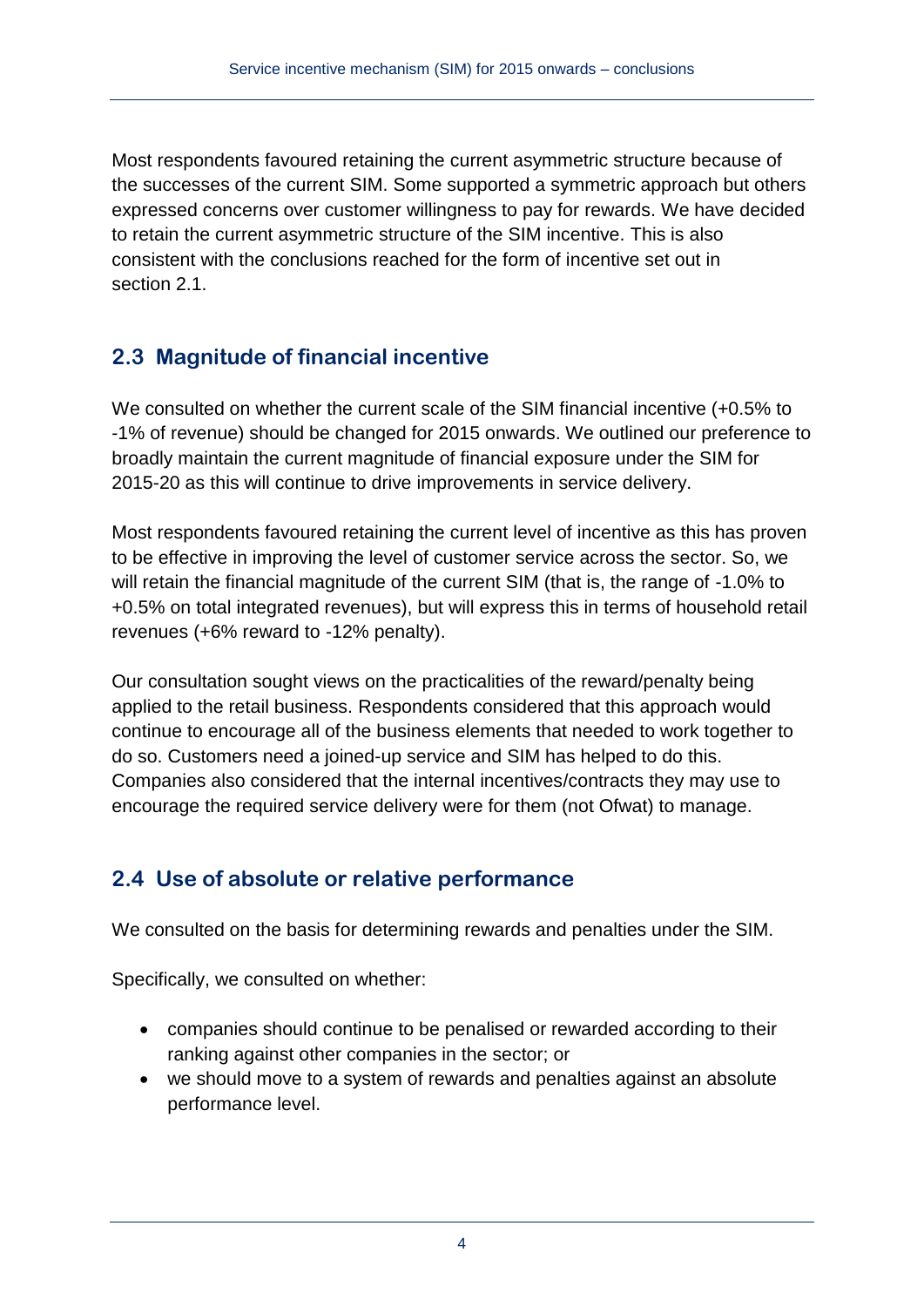Most companies favoured retaining the current relative system. They thought that an absolute performance level risked not keeping pace with customer expectations of service and that the competitive nature of the SIM would be lost. As a result, we will retain the current relative performance approach of penalising/rewarding companies according to their relative performance against others in the sector.

### **2.5 Balance of qualitative and quantitative measures**

Finally, we consulted on the balance between the quantitative and qualitative components of the SIM score, which are currently evenly weighted (50/50).

Specifically, we consulted on:

- retaining the current 50/50 weighting;
- shifting the balance more towards qualitative measures (for example, 75% qualitative/25% quantitative);
- removing the quantitative measures entirely;
- shifting the balance more towards quantitative measures (for example, 25% qualitative/75% quantitative); or
- removing the qualitative measures entirely.

We said that our initial preference was to retain both types of measure, with some re-balancing over time to rely more heavily on qualitative measures to place greater weight on customers' views on satisfaction as may be appropriate.

We received mixed views on this from respondents. Some favoured retaining the current 50/50 weighting, while others favoured reducing the weight given to the quantitative measures. And some favoured removing the quantitative measures altogether. So, given the preference we set out in the consultation and responses we received, we will shift the balance of measures for 2015 onwards more towards qualitative measures (75% qualitative/25% quantitative).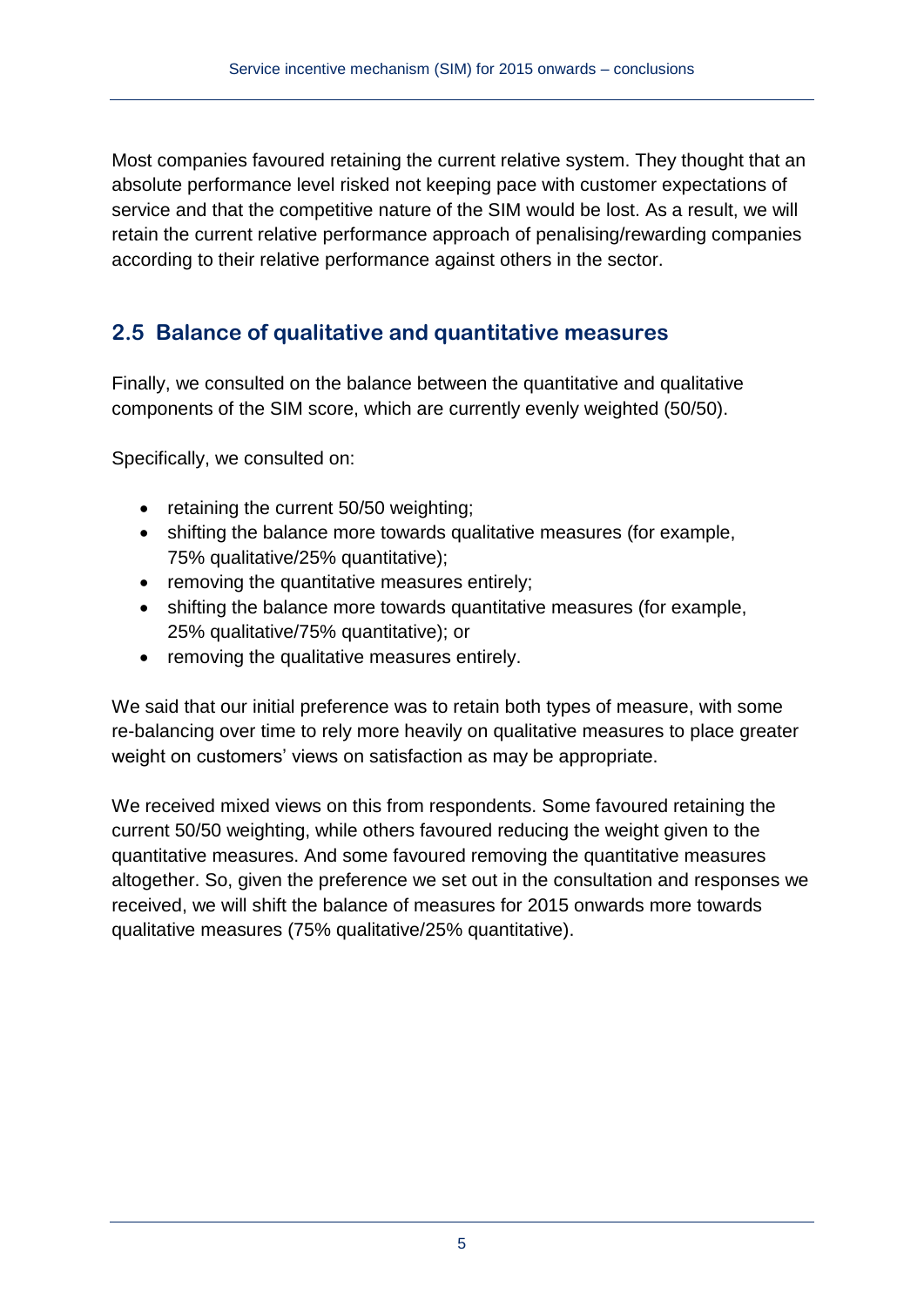## **3. Measures design – household SIM (England and Wales)**

### **3.1 Detailed design of the qualitative and quantitative measures**

We set out three broad options, which we have summarised below.

- **Option 0** current design (do nothing option).
- **Option 1** make the minimum changes necessary to reflect the separation of household/non-household price controls. Specifically:
	- count only households in the quantitative metrics; and
	- where this is not possible, pro rata results by the proportion of household/non-household customers.
- **Option 2** option 1 plus a number of other detailed design changes. Specifically:
	- include all contact routes in the unwanted contact measure (not just phone contacts);
	- remove phone availability measures (not easy to measure consistently);
	- shorten the qualitative survey by removing most 'transactional' questions; retain questions on experience drivers and satisfaction; and
	- keep survey sample as resolved contact, but remove notice period for surveying.
- **Option 3** variation on option 2 (and one of the options identified by the UKWIR benchmarking). Specifically:
	- where the qualitative measures are reduced to counting only complaints received (by any contact media); and
	- where the qualitative measures are changed to a survey of contactees (regardless of stage/resolution of contact), modifying survey to use indicators like 'net promoter score', 'customer effort' and 'service quality'.

We noted our preferred approach was **option 2**. This is because removing phone availability metrics will help improve reporting accuracy of the quantitative data, while simplifying the qualitative survey will help focus the companies on overall customer satisfaction with the service they receive. Keeping the resolved contact criteria will continue to give views of the complete service received rather than views of the stage or status of the issue. Removing the notice period will encourage call centres to give the same service every day since they would not know when they will be sampled for the survey.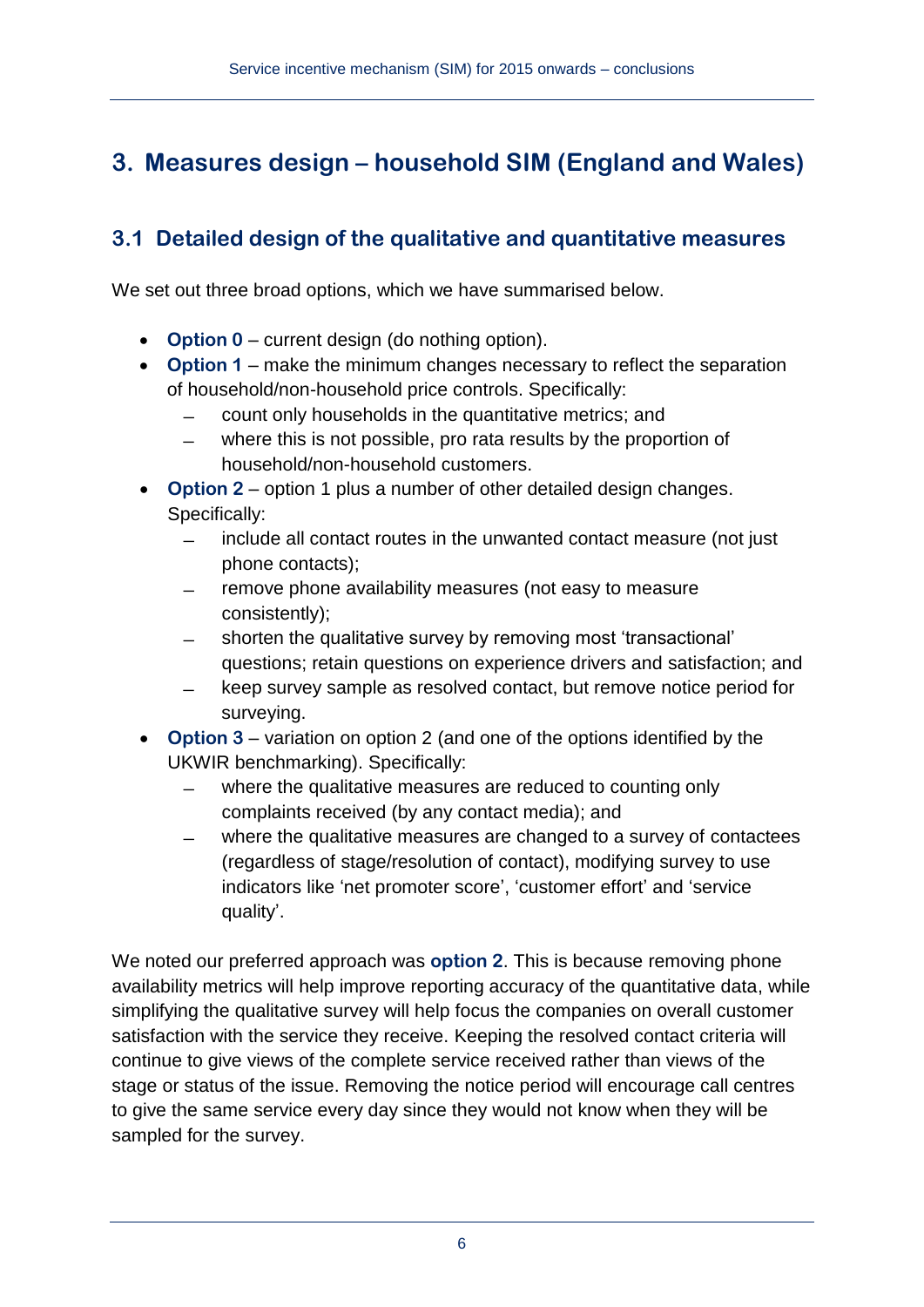| <b>Options on which we</b><br>consulted                                                                                                     | <b>Consultation responses</b>                 | <b>Recommendation</b>                                                                                                                                                                            | <b>Rationale</b>                                                                                                                                                                                                                                                                                                                                                                                                                                                                                                          |
|---------------------------------------------------------------------------------------------------------------------------------------------|-----------------------------------------------|--------------------------------------------------------------------------------------------------------------------------------------------------------------------------------------------------|---------------------------------------------------------------------------------------------------------------------------------------------------------------------------------------------------------------------------------------------------------------------------------------------------------------------------------------------------------------------------------------------------------------------------------------------------------------------------------------------------------------------------|
| 1. No change to existing<br>survey (except to<br>household only).                                                                           | Support for a shorted<br>more focused survey. | Develop and test new<br>survey using:<br>• the UKWIR research<br>test findings; and<br>information about key<br>drivers of customer<br>satisfaction from four<br>years of current SIM<br>survey. | The detail in the current survey has served its purpose<br>to help companies understand the views customers<br>were expressing – and also to provide trust in the<br>overall scores. There is now a view to move to a<br>shorter survey.<br>The main benefit of this is it is less onerous on the<br>customers being surveyed and cheaper to run.<br>Companies can still do more in-depth studies if they<br>wish.<br>Opportunities for benchmarking with other sectors can<br>be kept in mind as the survey is designed. |
| 2. Streamline survey,<br>more focus on customer<br>satisfaction with service -<br>fewer or no questions<br>about the transaction<br>detail. |                                               |                                                                                                                                                                                                  |                                                                                                                                                                                                                                                                                                                                                                                                                                                                                                                           |
| 3. Views on survey<br>design tests from UKWIR<br>project.                                                                                   |                                               |                                                                                                                                                                                                  |                                                                                                                                                                                                                                                                                                                                                                                                                                                                                                                           |
| 4. Remove any notice<br>period for survey.                                                                                                  | Supported.                                    | Remove notice period<br>and consider survey<br>frequency in designing.                                                                                                                           | Encourages companies to deliver the same service<br>every day (and not to do something different in SIM<br>week).                                                                                                                                                                                                                                                                                                                                                                                                         |

#### **Table 1 Summary of qualitative measure consultation options, responses and recommendations**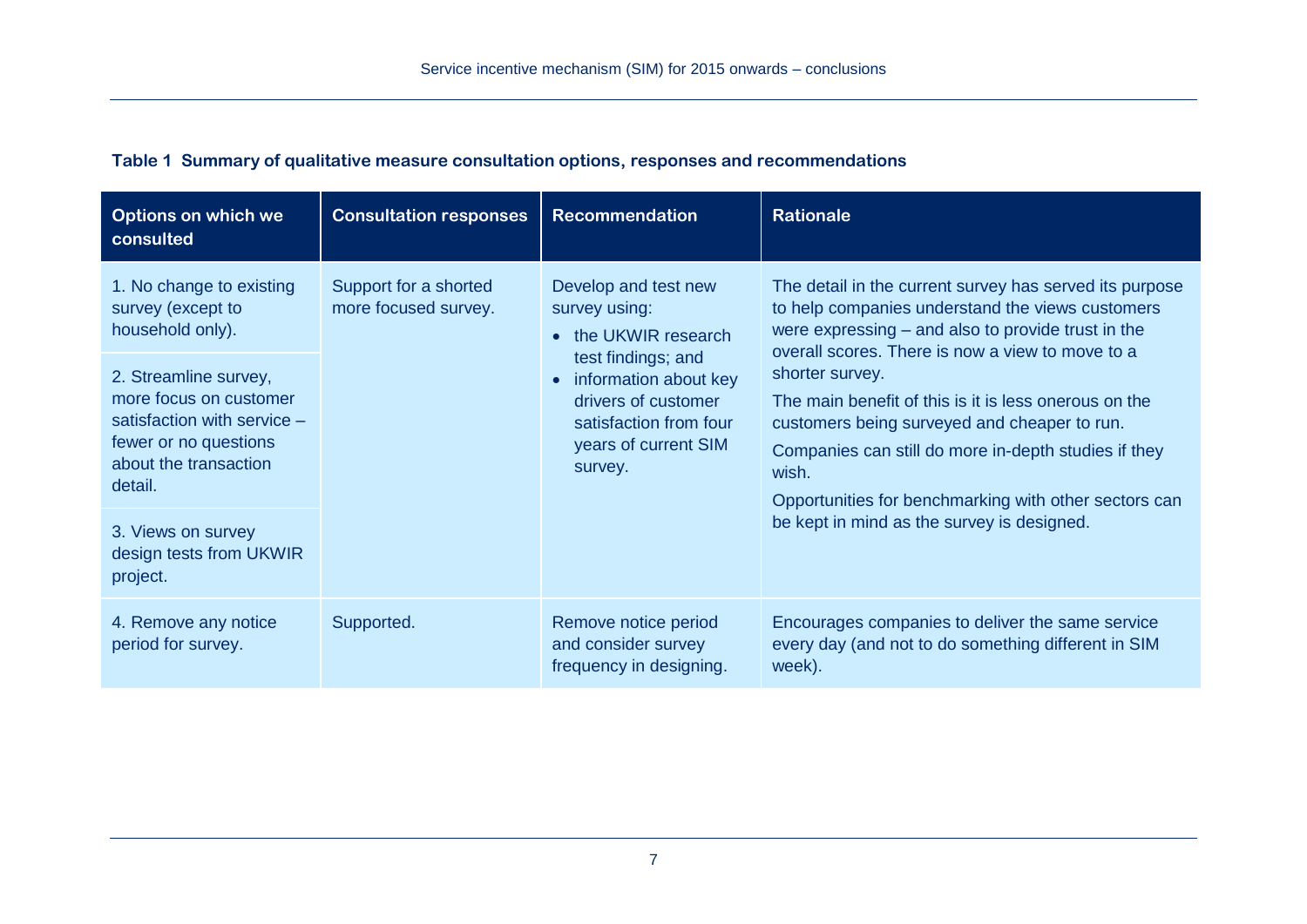| <b>Options on which we</b><br>consulted                                          | <b>Consultation responses</b>                                                                                                                              | <b>Recommendation</b>                                                                                    | <b>Rationale</b>                                                                                                                                                                                                                                      |
|----------------------------------------------------------------------------------|------------------------------------------------------------------------------------------------------------------------------------------------------------|----------------------------------------------------------------------------------------------------------|-------------------------------------------------------------------------------------------------------------------------------------------------------------------------------------------------------------------------------------------------------|
| 5. All contacts or resolved<br>contacts and extend to<br>newer contact channels. | Mixed views, 'Resolved<br>contact' feels more<br>logical, but it is difficult to<br>be sure of consistent<br>interpretation. 'All contact'<br>avoids this. | Survey sample from 'all<br>contact'.<br>Consider how (and when)<br>to include newer contact<br>channels. | Simple to deliver – requiring no interpretation or<br>sample editing.<br>Deals with company concerns about disincentives for<br>innovation – eg, only include new contact channels<br>when they are used by a significant proportion of<br>customers. |

#### **Table 2 Summary of quantitative measures consultation options, responses and recommendations**

| <b>Options on which we</b><br>consulted                                                                                                                                                                                    | <b>Consultation responses</b>                                                               | <b>Recommendation</b> | <b>Rationale</b>            |
|----------------------------------------------------------------------------------------------------------------------------------------------------------------------------------------------------------------------------|---------------------------------------------------------------------------------------------|-----------------------|-----------------------------|
| 1. Remove phone<br>availability from SIM<br>measures. Alleviates data<br>burden issues with data<br>separation and if<br>customers do complain<br>about phone availability, it<br>would be picked up by<br>other measures. | Supported by most<br>respondents, including<br>the Consumer Council for<br>Water (CCWater). | Remove as proposed.   | Preferred option supported. |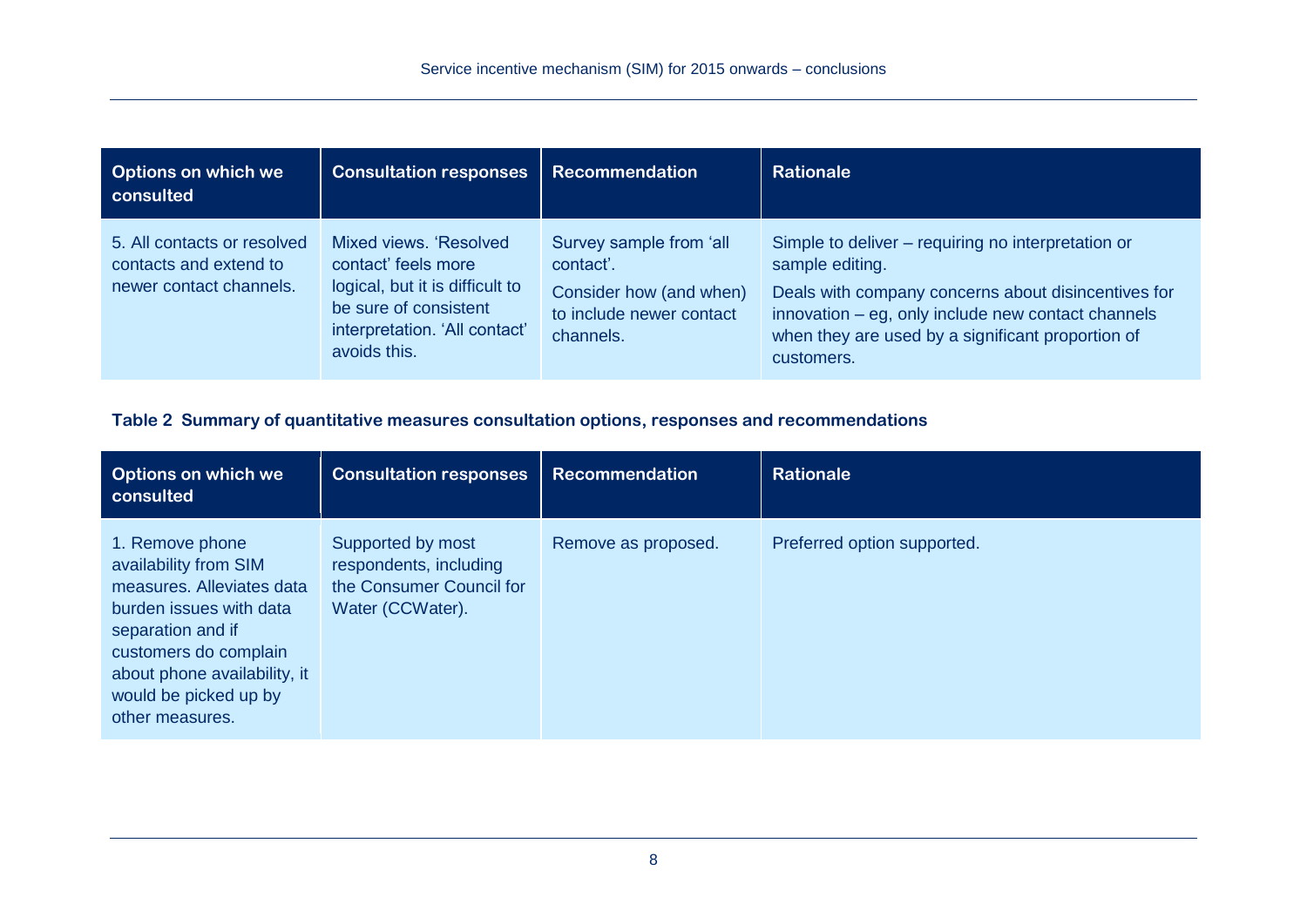| <b>Options on which we</b><br>consulted                                                      | <b>Consultation responses</b>                                                                                                | <b>Recommendation</b>                                                                                            | <b>Rationale</b>                                                                                                                                                                                                           |
|----------------------------------------------------------------------------------------------|------------------------------------------------------------------------------------------------------------------------------|------------------------------------------------------------------------------------------------------------------|----------------------------------------------------------------------------------------------------------------------------------------------------------------------------------------------------------------------------|
| 2. Unwanted phone<br>contacts - either keep or<br>restrict to complaints only.               | Support for both of these,<br>provided the companies<br>can apply clear guidance<br>consistently.                            | Keep the unwanted<br>contacts measure; review<br>guidance as companies<br>separate to measure<br>household only. | Overriding concern is for consistency. Testing can be<br>designed to look at this further and demonstrate the<br>sensitivity of this component (which has in any case<br>reduced with the reduced quantitative weighting). |
| 3. Extend unwanted<br>contacts to all forms of<br>contact media.                             | Not supported, because<br>companies consider<br>usage is not embedded<br>yet (and not all<br>companies are using<br>anyway). | Seek further information<br>from companies about<br>contact rates/volumes<br>compared with other<br>media types. | We expect company and customer use of different<br>types of contact media to increase; we need to be<br>ready to include this in customer measures if and when<br>appropriate.                                             |
| 4. Continue to include<br>written complaints,<br>escalations and CCWater<br>investigations). | Supported.                                                                                                                   | Continue to include as<br>proposed.                                                                              | Preferred option supported.                                                                                                                                                                                                |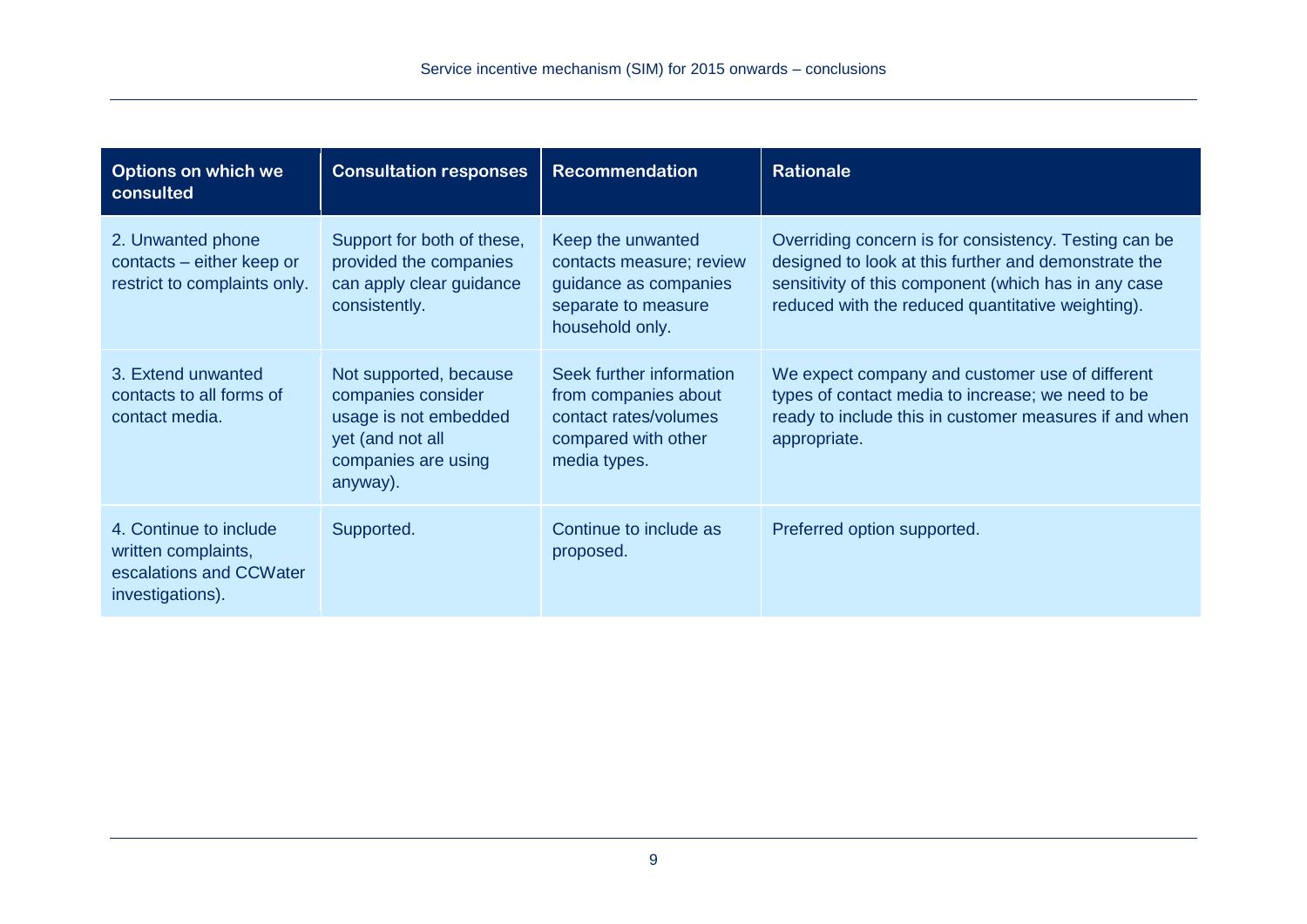## **4. Measures design – non-household SIM (Wales)**

In 'Setting price controls for 2015-20 – [final methodology and expectations for](http://www.ofwat.gov.uk/pricereview/pr14/prs_web201307finalapproach)  [companies' business plans'](http://www.ofwat.gov.uk/pricereview/pr14/prs_web201307finalapproach) (our 'final methodology statement'), we committed to strengthening the protection for non-household customers in Wales by introducing a separate non-household SIM for companies who operate wholly or mainly in Wales.

In our consultation, we considered what would be appropriate to use as comparators of service. As there will be only two large Welsh non-household retail businesses, it would not be appropriate to rank these against each other to determine which should receive a reward and which should be penalised. We sought views on the following options.

- **Option 1** to exclude the Welsh non-household SIM scores from the determination of household incentive payments, but to determine the incentive payments for the non-household businesses by reference to how they rank alongside the household SIM businesses.
- **Option 2** to set an absolute performance level for the Welsh non-household businesses, and trigger rewards and penalties on the basis of performance against that level.

We also consulted on the appropriateness of using the same set of qualitative and quantitative measures as in the household SIM.

Most respondents did not comment on the questions specific to Welsh measures. Those few that did offered a range of opinions. The Welsh Government's response was supportive of continuing with an incentive approach broadly similar to the current SIM, and with continuing with a comparative approach (rather than absolutes).

On 28 February 2014, we met with [Welsh stakeholders](http://www.ofwat.gov.uk/regulating/aboutconsumers/sim/prs_pre20140228welshsim.pdf) to consider relevant consultation responses and develop a way forward for the measures for their nonhousehold services.

### **4.1 Measurement of service and benchmarking**

The key issues we sought to resolve in selecting measures of service were as follows.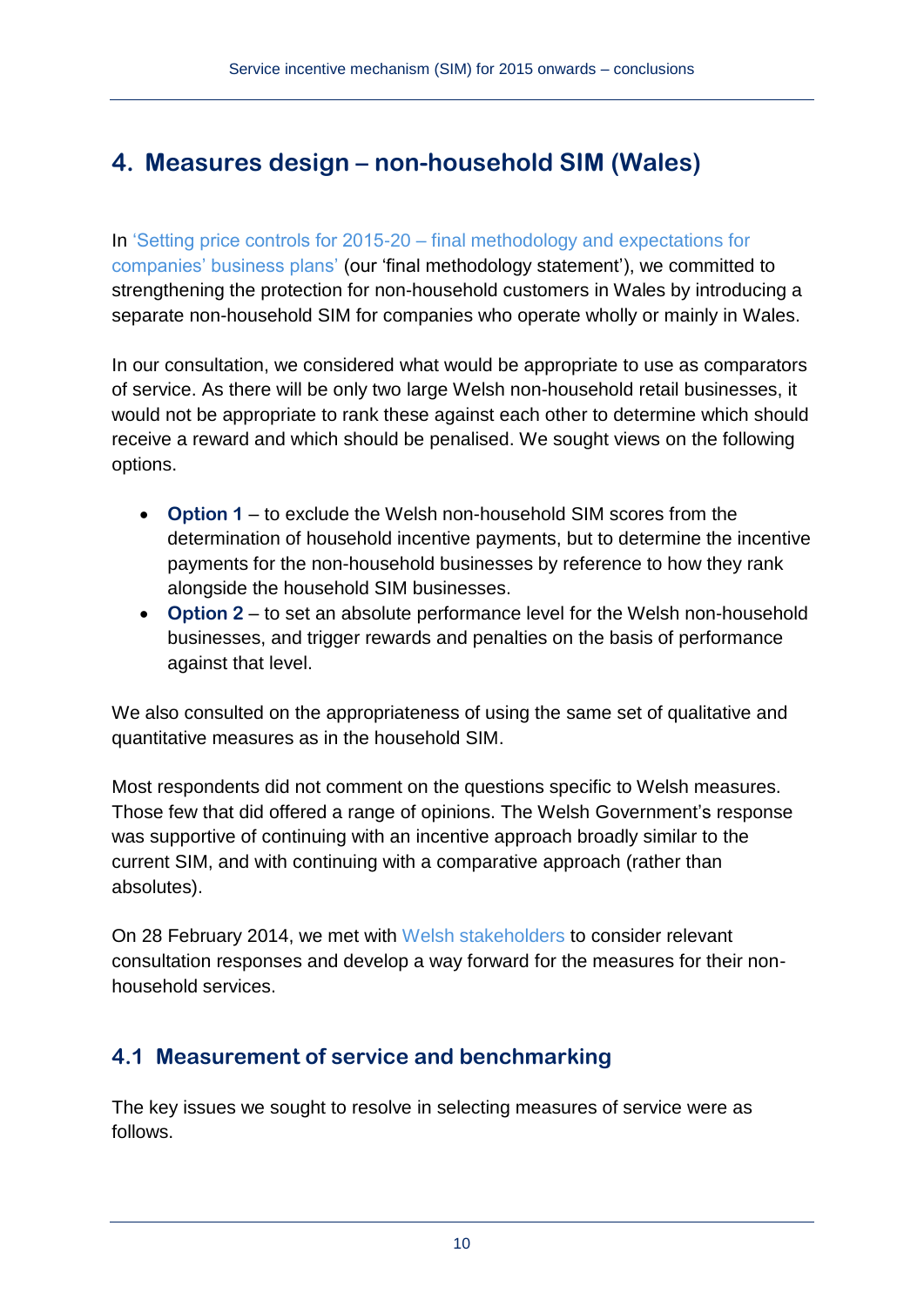- Data collection is proportionate to the relatively small number of nonhousehold customers – especially in Dee Valley Water area.
- Collecting data that can be benchmarked.
- Compatibility of measures with any company business plan proposals for customer service outcomes, in particular the financial incentive Dŵr Cymru has proposed for its non-household customer service delivery.

We considered a sensible solution was to measure non-household customer service using complaints statistics. Below, we set out the benefits and issues we considered.

#### **Benefits of this approach**

- No additional data burden for any company (in England or Wales).
- Data will be collected and published (by CCWater).
- Non-households in Wales can be benchmarked to non-households in England, and to households in England and Wales.
- Complaints data has been collected for a number of years, allowing tracking of company trends independent of the two different legislative positions.
- Allows company choice in qualitative measures and incentives (as Dŵr Cymru has proposed).

#### **Potential issues and mitigation**

- This could be seen as a lower level of data collection for non-household than for household (since we will still collect 'unwanted contacts' for household). But this approach is more proportionate to customer numbers, and closer to the approach being taken for non-household in England where we are relying on the Guaranteed Standards Scheme (GSS). Should we suspect underlying issues from complaint data or other intelligence, we can still seek further information from the companies as we do now.
- It could also seem disproportionate compared with the trial of using 'unwanted' contacts' measures for small companies (as described in chapter 5). But it could be difficult to track and compare the small number of written complaints small companies receive from year to year. Provided the data collection is not too onerous, contact rates as measured by 'unwanted contacts' could be more representative and useable as a comparator between small companies.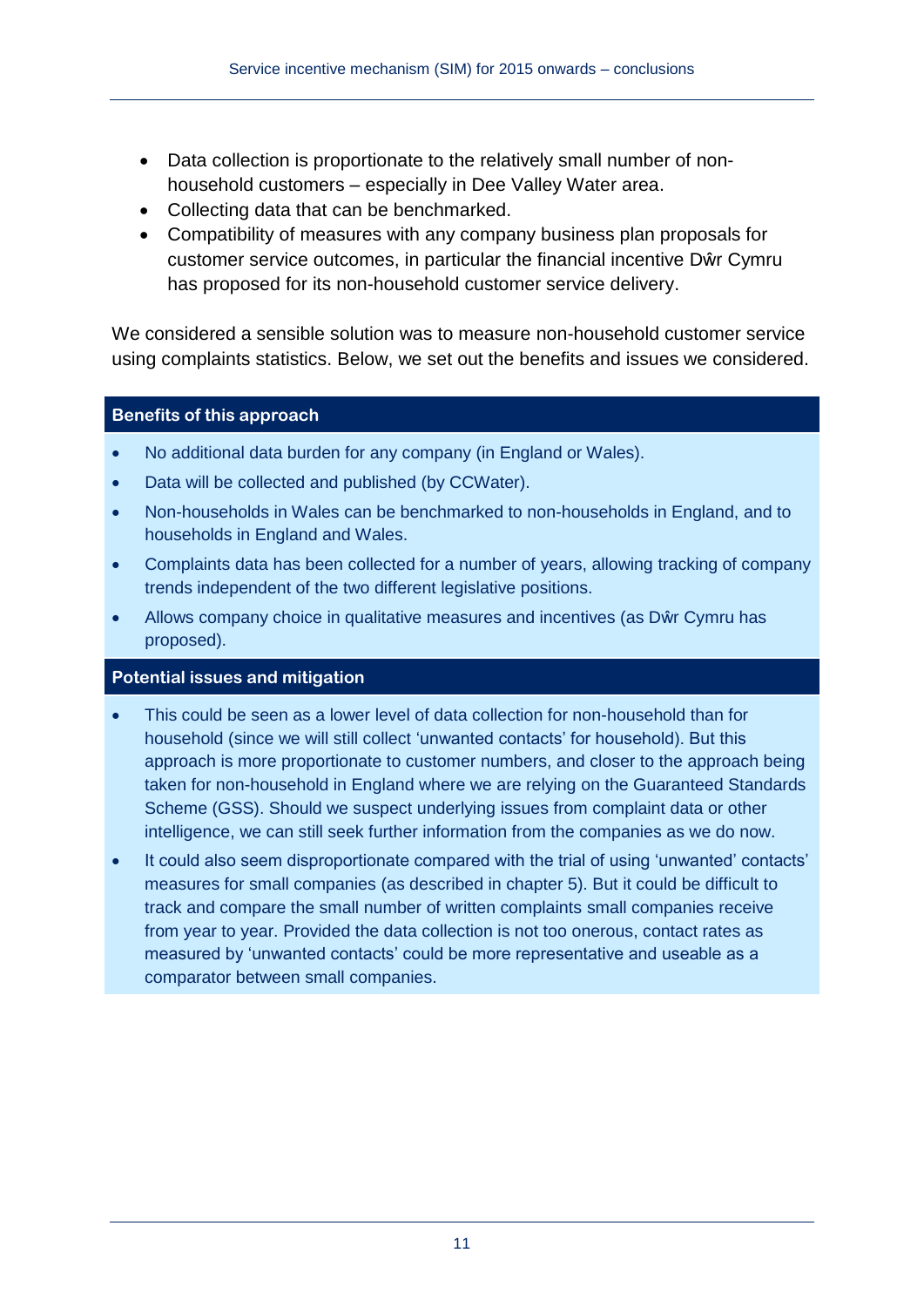## **5. Small company service incentive**

In our final methodology statement, we confirmed that we would consider the development of a small company service incentive. This is because:

- none of the small companies have been subject to a service incentive;
- this lack of information from small companies creates a risk that we have no sight of underperformance; and
- we have no concrete data or evidence on customer complaints for small companies, although small companies are subject to GSS Regulations.

So we argued that including a service incentive for small companies can help to drive improvements in customer service and is necessary to provide a route to redress for unhappy customers.

On 26 November 2013, we held a [small company workshop](http://www.ofwat.gov.uk/regulating/aboutconsumers/sim/prs_pre20131126smallcosim.pdf) to discuss the options for a small company service incentive. A number of options were discussed, including some that were variants on the SIM. We presented our preferred option – to adopt a modified version of SIM based on quantitative data only (because of the low number of customers that small companies serve, which would compromise the statistical robustness of any qualitative data/measures). It was proposed that all small companies collect and report data on the following quantitative measures of customer service that feature under SIM.

- Unwanted phone contacts.
- Written complaints.
- CCWater investigated complaints.

Small companies would publish these data and submit them to us; we would then publish the service incentive scores for all small companies.

At the workshop, small companies expressed their support for introducing a small company service incentive. They were supportive of including the proposed complaints measures ('written complaints' and 'CCWater investigated complaints'), and also suggested that 'escalated complaints' be added to this. But there were some concerns regarding the measure of unwanted phone contacts (for which further clarity was sought) and on comparing companies (for which it was suggested that this should not occur initially until companies have had a 'test year' of collecting and reporting the data). The plan for this testing is set out in appendix 1.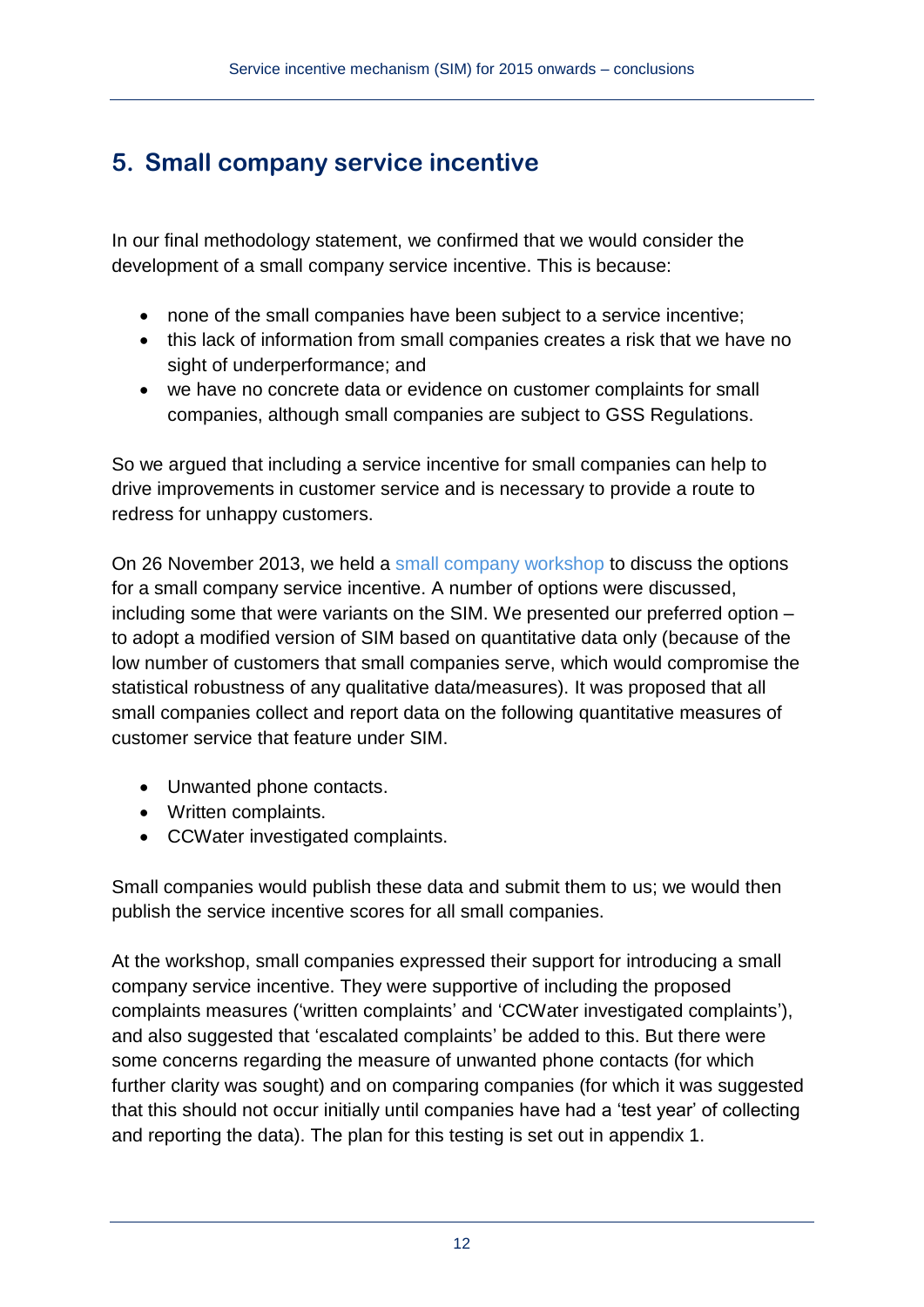## **Appendix 1: Summary of SIM measures and testing**

### **A1 Summary of SIM measures**

The table 3 below summarises the measures set out in this document and how they apply to each company and customer served.

| <b>Customers</b><br>served                                                                       | <b>Quantitative</b><br>measures                                                                                           | <b>Qualitative</b><br>measures                                                                         | <b>Incentive</b>                                                                                                                                                   |
|--------------------------------------------------------------------------------------------------|---------------------------------------------------------------------------------------------------------------------------|--------------------------------------------------------------------------------------------------------|--------------------------------------------------------------------------------------------------------------------------------------------------------------------|
| Households in<br><b>England and</b><br>Wales (served by<br>the 18 largest<br>companies).         | Unwanted contacts,<br>written complaints,<br>escalations and<br><b>CCWater</b><br>investigations (25% of<br>SIM total).   | <b>Survey of customers</b><br>who have been in<br>contact with their<br>company (75% of<br>SIM total). | <b>Financial and</b><br>reputational-<br>comparison to other<br>companies'<br>household service.                                                                   |
| Non-households<br>(served by Dee<br>Valley and Dŵr<br>Cymru, who<br>operate mainly in<br>Wales). | Written complaints,<br>escalations and<br><b>CCWater</b><br>investigations.                                               | Company choice -<br>for example, Dŵr<br>Cymru's non-<br>household customer<br>satisfaction<br>measure. | <b>Financial and</b><br>reputational-<br>comparison to other<br>companies' non-<br>household service<br>(and any company<br>chosen outcome<br>delivery incentive). |
| Non-households<br>(served by largest<br>16 companies in<br>England).                             | Written complaints,<br>escalations and<br><b>CCWater</b><br>investigations.                                               | Company choice.                                                                                        | Reputational<br>comparison through<br><b>CCWater complaints</b><br>reporting (and any<br>company choice).                                                          |
| <b>Customers served</b><br>by small<br>companies.                                                | Written complaints,<br>escalations and<br><b>CCWater</b><br>investigations.<br>Unwanted contacts -<br>subject to testing. | Company choice<br>(but probably<br>impractical for the<br>smallest customer<br>numbers).               | Reputational<br>comparison with<br>other small<br>companies.                                                                                                       |

#### **Table 3 Summary of SIM measures**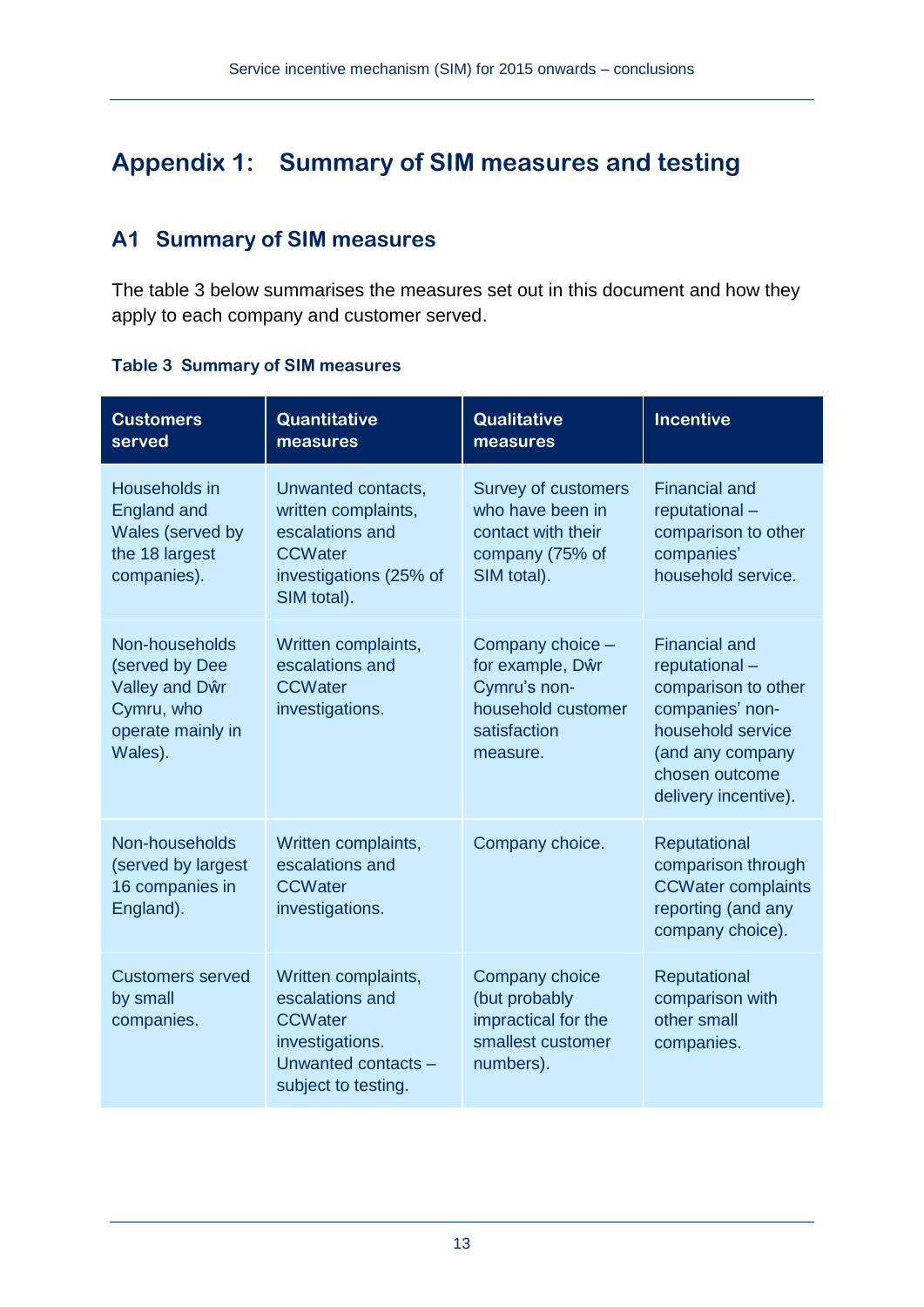### **A2 Testing of qualitative measures**

We will procure the qualitative survey, which will be tested with household customer data from each company. Companies (apart from small companies) will need to update their systems to be ready to provide a sample of all contacts without any notice period.

Small companies are not required to take part in the qualitative survey.

The survey design will draw on:

- key information from the last four years of the SIM survey; and
- the findings of a recent research project, which UKWIR will publish in due course.

The testing will consider how readily household contacts and non-household contacts can be robustly separated – for example, is this best done by the company or a screening question in the survey?

### **A3 Testing of quantitative measures**

The quantitative measures will be tested over the first six months of the year from April to September 2014.

Companies will:

- update systems to enable unwanted contacts from household customers to be identified from all contacts;
- update systems to keep separate counts of household and non-household written complaints and escalations (CCWater have introduced this on a voluntary basis for the 2013-14 data collection);
- keep records of contact rates/volumes of all contact channels to help inform the decision on when and how to include new contact channels in service incentives; and
- provide Ofwat with six months of data in October 2014 (unwanted contacts, complaints and escalations, contact rates for other channels).

Small companies will: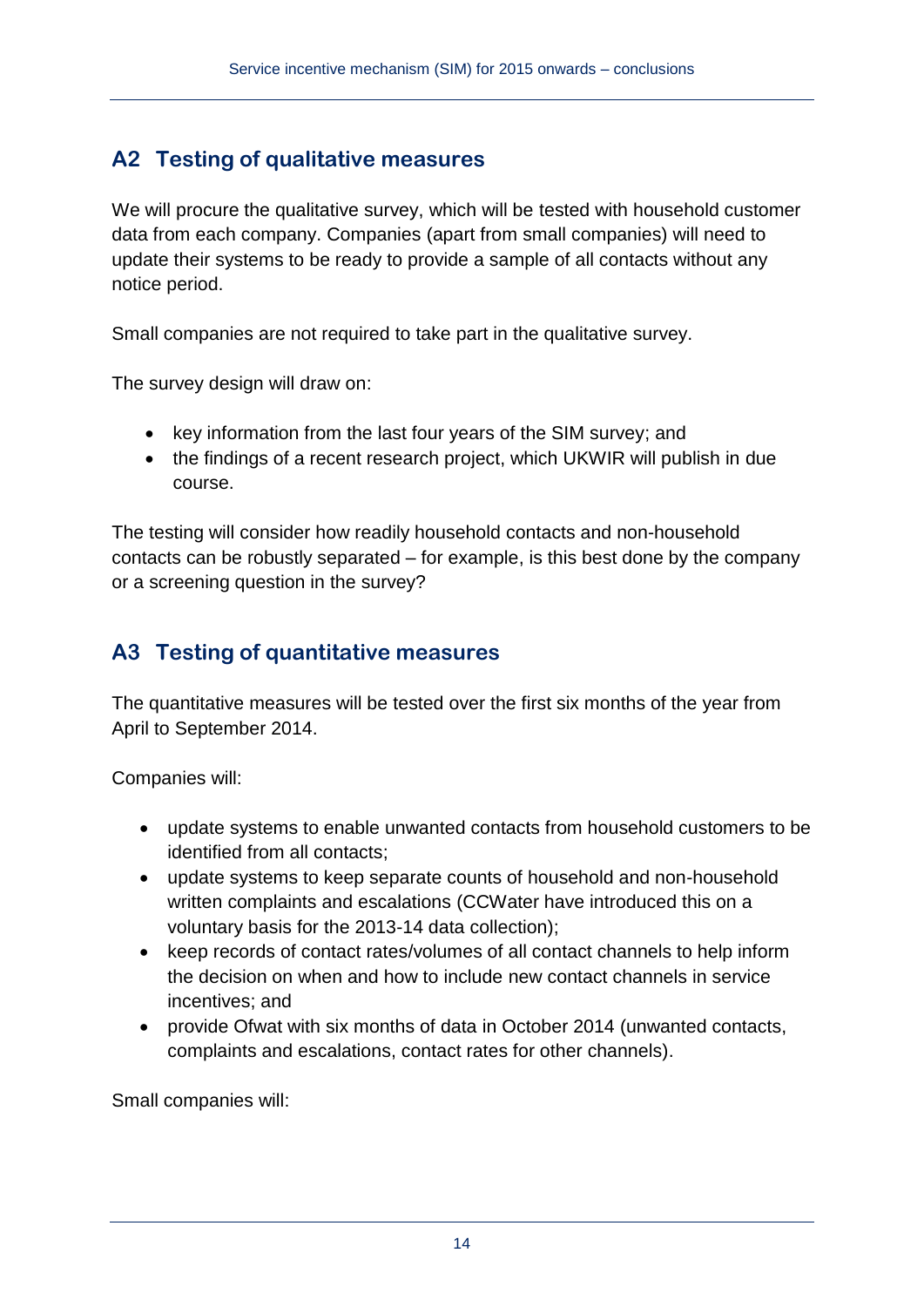- continue to keep records of written complaints and escalations (keeping a separate count of household and non-households);
- provide Ofwat with six months of complaint data, in October 2014; and
- consider how readily Ofwat guidance on unwanted contacts could be applied to their customer contact systems and processes; including how these differentiate between households and non-households.

#### We will:

- run a clarification process where companies can air practical issues encountered as systems are updated, sharing the 'answers' with all companies;
- hold discussions with small companies as they consider the 'unwanted contacts' guidance and how it applies to their systems and processes;
- analyse the results from the measure testing; and
- update guidance and confirm the measures that will apply from April 2015 onwards.